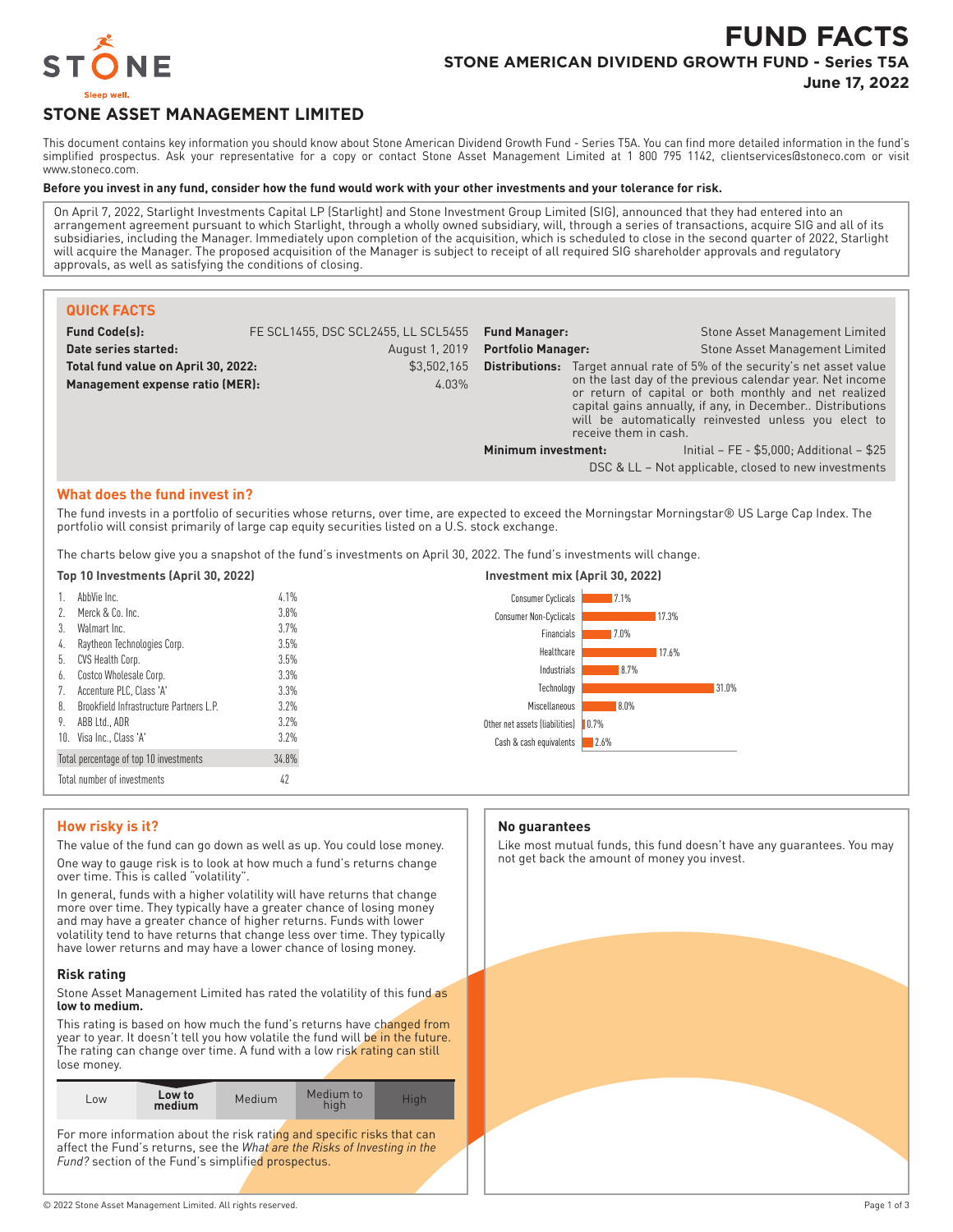

## **STONE AMERICAN DIVIDEND GROWTH FUND - Series T5A**

#### **How has the fund performed?**

This section tells you how Series T5A securities of the fund has performed since inception. Returns are after expenses have been deducted. These expenses reduce the fund's returns.

#### **Year-by-year returns**

The bar chart shows how the Series of the fund performed in each of the past 2 years. The fund's Series value has decreased in 0 of the past 2 years. The range of returns and change from year to year can help you assess how risky the Series of the fund has been in the past. It does not tell you how the Series of the fund will perform in the future.



#### **Best and worst 3-month returns**

This section shows the best and worst returns for Series T5A securities of the fund in a 3-month period since the inception of the Series of the fund. The best and worst month returns could be higher or lower in the future. Consider how much of a loss you could afford to take in a short period of time.

|              | Return   | 3 months ending   | If you invested \$1,000 at the beginning of the period |
|--------------|----------|-------------------|--------------------------------------------------------|
| Best return  | 10.50%   | November 30, 2019 | Your investment would rise to \$1.105.00.              |
| Worst return | $-1229%$ | March 31, 2020    | Your investment would drop to \$877.10.                |

#### **Average return**

The annual compound return of the Series of the fund was approximately 8.5% since the inception of the Series of the fund. If you had invested \$1,000 in the Series of the fund since the inception of the Series of the fund, your investment would now be worth \$1,250.57.

#### **Who is this fund for?**

#### **This fund is suitable for investors:**

- have medium to long term investment goals
- are an investor who seeks exposure to U.S. equities
- are willing to accept a low to medium level of risk.

#### **A word about tax**

In general, you'll have to pay income tax on any money you make on a fund. How much you pay depends on the tax laws where you live and whether or not you hold the fund in a registered plan such as a Registered Retirement Savings Plan or a Tax-Free Savings Account.

Keep in mind that if you hold your fund in a non-registered account, fund distributions are included in your taxable income, whether you get them in cash or have them reinvested.

#### **How much does it cost?**

The following tables show the fees and expenses you could pay to buy, own and sell Series T5A securities of the fund.

The fees and expenses – including any commissions – can vary among series of a fund and among funds. Higher commissions can influence representatives to recommend one investment over another. Ask about other funds and investments that may be suitable for you at a lower cost.

#### **1. Sales charges**

The table below shows the sales charge when you buy the Series T5A securities of the fund. Ask about the pros and cons of each option.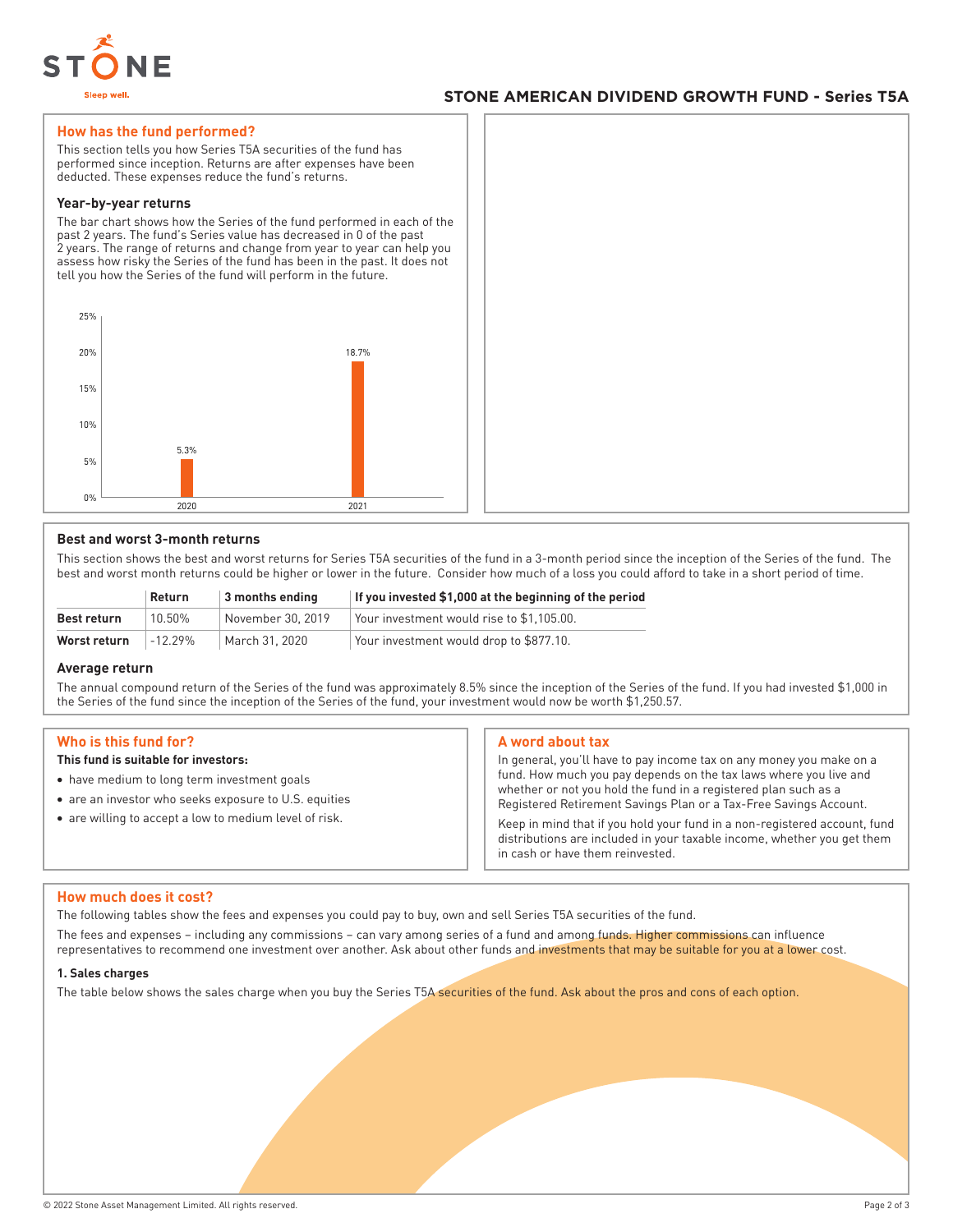

## **STONE AMERICAN DIVIDEND GROWTH FUND - Series T5A**

| <b>Sales charge option</b>                                                                                                                                                                                                                                                                            | What you pay                                                                                                                                                                                                                                            |                                          | <b>How it works</b>                                                                                                                                                                                                                                                                                                                                                                                                                                                                                                                                                                                                                                      |  |  |
|-------------------------------------------------------------------------------------------------------------------------------------------------------------------------------------------------------------------------------------------------------------------------------------------------------|---------------------------------------------------------------------------------------------------------------------------------------------------------------------------------------------------------------------------------------------------------|------------------------------------------|----------------------------------------------------------------------------------------------------------------------------------------------------------------------------------------------------------------------------------------------------------------------------------------------------------------------------------------------------------------------------------------------------------------------------------------------------------------------------------------------------------------------------------------------------------------------------------------------------------------------------------------------------------|--|--|
|                                                                                                                                                                                                                                                                                                       | in percent (%)                                                                                                                                                                                                                                          | in dollars (\$)                          |                                                                                                                                                                                                                                                                                                                                                                                                                                                                                                                                                                                                                                                          |  |  |
| Low load sales<br>charge                                                                                                                                                                                                                                                                              | If you sell within:<br>1 year of buying:<br>3.50%<br>2 years of buying:<br>2.75%<br>3 years of buying: 2.00%<br>Thereafter<br>Nil                                                                                                                       | \$0 to \$35 on every<br>\$1,000 you sell | • When you buy the fund, Stone Asset Management Limited pays your<br>representative's firm a commission of 3.0%. Any deferred sales charge you<br>pay goes to Stone Asset Management Limited.<br>• You can sell up to 10% of your securities each year without paying a deferred<br>sales charge.<br>• You can switch to certain other securities of other Stone Funds at any time<br>without paying a deferred sales charge. The deferred sales charge schedule<br>will be based on the date you bought the first fund.                                                                                                                                 |  |  |
| Initial sales charge                                                                                                                                                                                                                                                                                  | 0% to 5% of the amount<br>you buy                                                                                                                                                                                                                       | \$0 to \$50 on every<br>\$1,000 you buy  | • Negotiated between you and your representative.<br>• The initial sales charge is deducted from the amount you invest. It goes to<br>your representative's firm as a commission.                                                                                                                                                                                                                                                                                                                                                                                                                                                                        |  |  |
| <b>Deferred sales</b><br>charge                                                                                                                                                                                                                                                                       | If you sell within:<br>1 year of buying:<br>6.00%<br>5.50%<br>2 years of buying:<br>3 years of buying:<br>5.00%<br>4 years of buying: 4.50%<br>5 years of buying: 4.00%<br>6 years of buying:<br>3.00%<br>7 years of buying: 2.00%<br>Thereafter<br>Nil | \$0 to \$60 on every<br>\$1,000 you sell | • The deferred sales charge is a set rate based on the cost of units being sold. It<br>is deducted from the amount you sell.<br>• When you buy the fund, Stone Asset Management Limited pays your<br>representative's firm a commission of 5.0%. Any deferred sales charge you<br>pay goes to Stone Asset Management Limited.<br>• You can sell up to 10% of your securities each year without paying a deferred<br>sales charge.<br>• You can switch to certain other securities of other Stone Funds at any time<br>without paying a deferred sales charge. The deferred sales charge schedule<br>will be based on the date you bought the first fund. |  |  |
| 2. Fund Expenses<br>You don't pay these expenses directly. They affect you because they<br>reduce the returns of the fund.<br>As at December 31, 2021, the fund's expenses were 4.08% of its value.<br>This equals \$40.80 for every \$1,000 invested.<br>Annual rate (as a %<br>of the fund's value) |                                                                                                                                                                                                                                                         |                                          | 3. More about the trailing commission<br>The trailing commission is an ongoing commission. It is paid for as long<br>as you own the fund. It is for the services and advice that your<br>representative and their firm provide to you.<br>Stone Asset Management Limited pays the trailing commission to your<br>representative's firm. It is paid from the fund's management fee and is<br>based on the value of your investment.                                                                                                                                                                                                                       |  |  |
| Management expense ratio (MER)<br>This is the total of the management fee (including<br>the trailing commission) and operating expenses.<br><b>Trading expense ratio (TER)</b>                                                                                                                        |                                                                                                                                                                                                                                                         | 4.03%<br>0.05%                           | • Initial sales charge trailing commission - up to 1.00% of the value of<br>your investment each year. This equals \$10.00 each year for every<br>\$1.000 invested.<br>• Deferred sales charge trailing commission - up to 0.50% of the value                                                                                                                                                                                                                                                                                                                                                                                                            |  |  |

- These are the fund's trading costs. **Fund expenses 4.08%**
- of your investment each year. This equals \$5.00 each year for \$1,000 invested.
- Low load sales charge trailing commission up to 1.00% of the value of your investment each year. This equals \$10.00 each year for \$1,000 invested. Low load sales charge trailing commissions are not payable until the first anniversary of the date of your initial investment.

## **4. Other Fees**

You may have to pay other fees when you buy, hold, sell or switch securities of the fund.

| Fee                  | What you pay                                                                                                                               |
|----------------------|--------------------------------------------------------------------------------------------------------------------------------------------|
| Switch or change fee | Your representative's firm may charge you a fee of up to 2.00% of the value of securities switched or changed.                             |
|                      | <b>Short-term trading fee</b> 2.00% of the value of securities you redeem or switch within 30 days of purchase. This fee goes to the fund. |